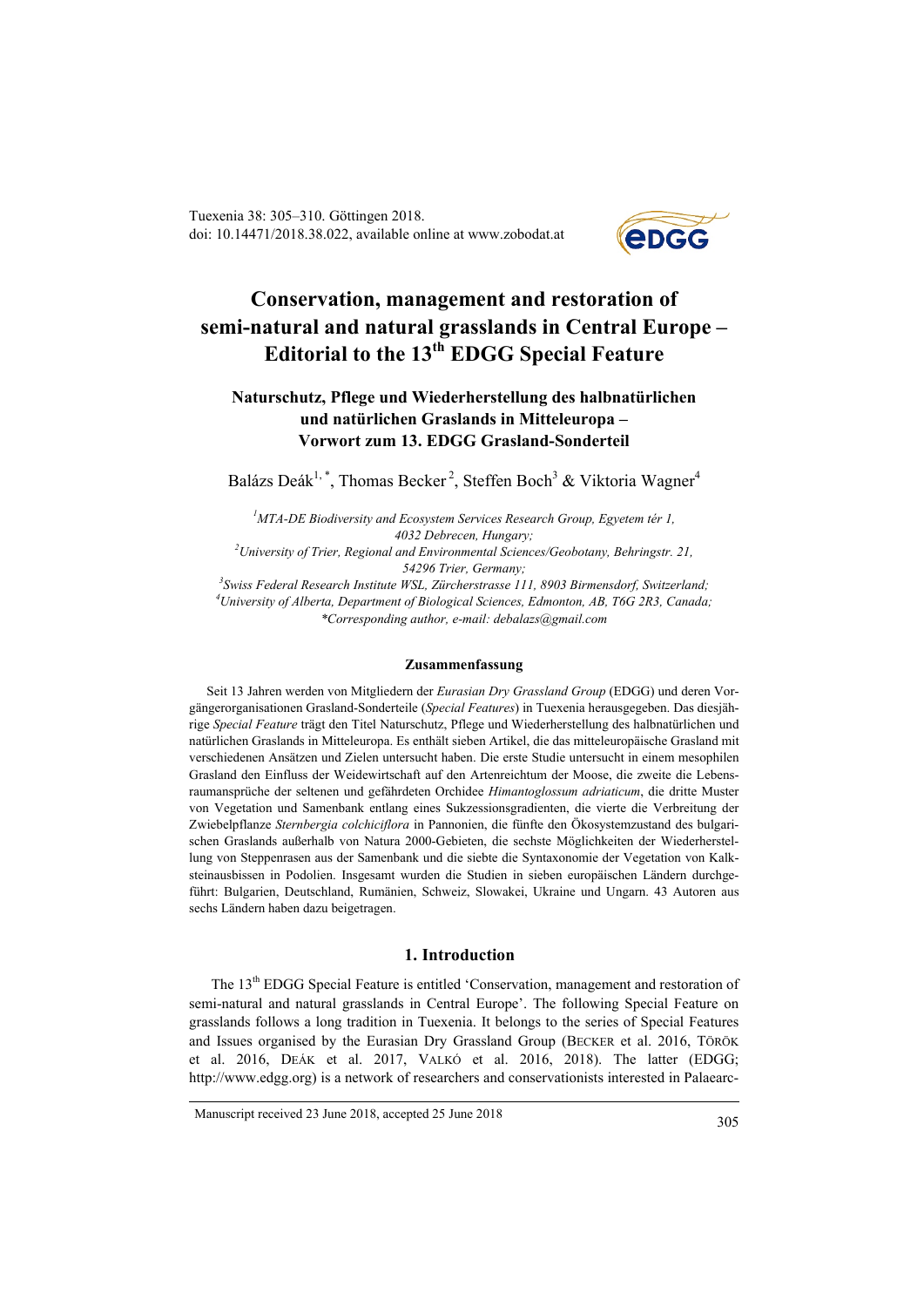tic natural and semi-natural grasslands (VENN et al. 2018). The EDGG has a considerable role in facilitating grassland research and disseminating results through organising conferences, field workshops and compiling a grassland vegetation plot database (GrassPlot, DENGLER et al. 2018).

The present Special Feature spans different study organisms and scales. Its contributions investigate the effects of grazing management on the species richness of bryophyte species in mesic grasslands (BOCH et al. 2018), habitat preferences of the rare and endangered lizard-orchid *Himantoglossum adriaticum* (BÓDIS et al. 2018), patterns of aboveground vegetation and soil seed bank along a successional gradient from grassland to forest (BITTNEROVÁ et al. 2018), the distribution of the bulbous plant *Sternbergia colchiciflora* in grassland habitats preserved in Pannonian cemeteries (MOLNÁR V. et al. 2018), the ecosystem conditions of grasslands in Bulgaria, outside of the country's Natura 2000 network (SOPOTLIEVA et al. 2018), the potential of seed banks in the recovery of *Stipa*-dominated and steppe-like dry grasslands (SZABÓ & RUPRECHT 2018) and the vegetation of limestone outcrops in Podillia (DIDUKH & VASHENIAK 2018). The studies were conducted across Central and Eastern Europe (in Bulgaria, Germany, Hungary, Romania, Slovakia, Switzerland and Ukraine). A total of 43 authors from six countries contributed to the Special Feature. In the following, the studies are shortly summarized:

Bryophytes are a notoriously understudied group in vegetation surveys. This is particularly true for mesic grasslands in Europe, a habitat of secondary origin that has been intensely studied for its vascular plant species richness and the response of the latter to different management regimes. BOCH et al. (2018) analysed how different forms of land-use types and environmental conditions shape bryophyte species richness across 707 plots of mesic grasslands, in three regions of Germany. They found pastures to harbour a 2.5 times higher bryophyte species richness than meadows and mown pastures. Among the pastures, areas grazed by sheep had a three times higher bryophyte species richness than areas grazed by cattle or horses. These results can be partly explained by the wealth of micro-niches for bryophytes in sheep grazed pastures. In addition, fertilized sites showed a decline in bryophyte species richness. The authors conclude that low-intensity management, such as grazing by sheep, provides the most benefit for bryophyte species richness in mesic grassland.

BÓDIS et al. (2018) aimed to shed light on the habitat preferences of the rare and endangered lizard-orchid *Himantoglossum adriaticum* across its entire distribution range. They conducted field surveys and used vegetation records from the European Vegetation Archive (EVA) and from literature sources. These sources covered populations from Austria, Bosnia-Herzegovina, Croatia, the Czech Republic, Hungary, Italy, Slovakia and Slovenia. They then used a phytocoenological approach and ecological indicator values to characterize the vegetation of the populated sites. In addition, they developed indicator values for the species entire distribution range. Beside various semi-natural dry to mesic grassland types, the species occurred in dry shrublands, but also was found in secondary man-made habitats such as roadsides. Based on the indicator value analyses, *H*. *adriaticum* prefers open vegetation on rather dry, basiphilous soils with a medium to high carbonate content, a low salt concentration, a relatively high humus content and a low nutrient concentration.

BITTNEROVÁ et al. (2018) studied the variation in plant community and soil seed bank composition along a successional gradient from grassland to forest, in the Poľana Mountains in Slovakia. Besides comparing the above- and below-ground species composition and richness, the authors were particularly interested in the question whether two space-for-time substitution approaches yield similar results compared to a resampling of plots. Time was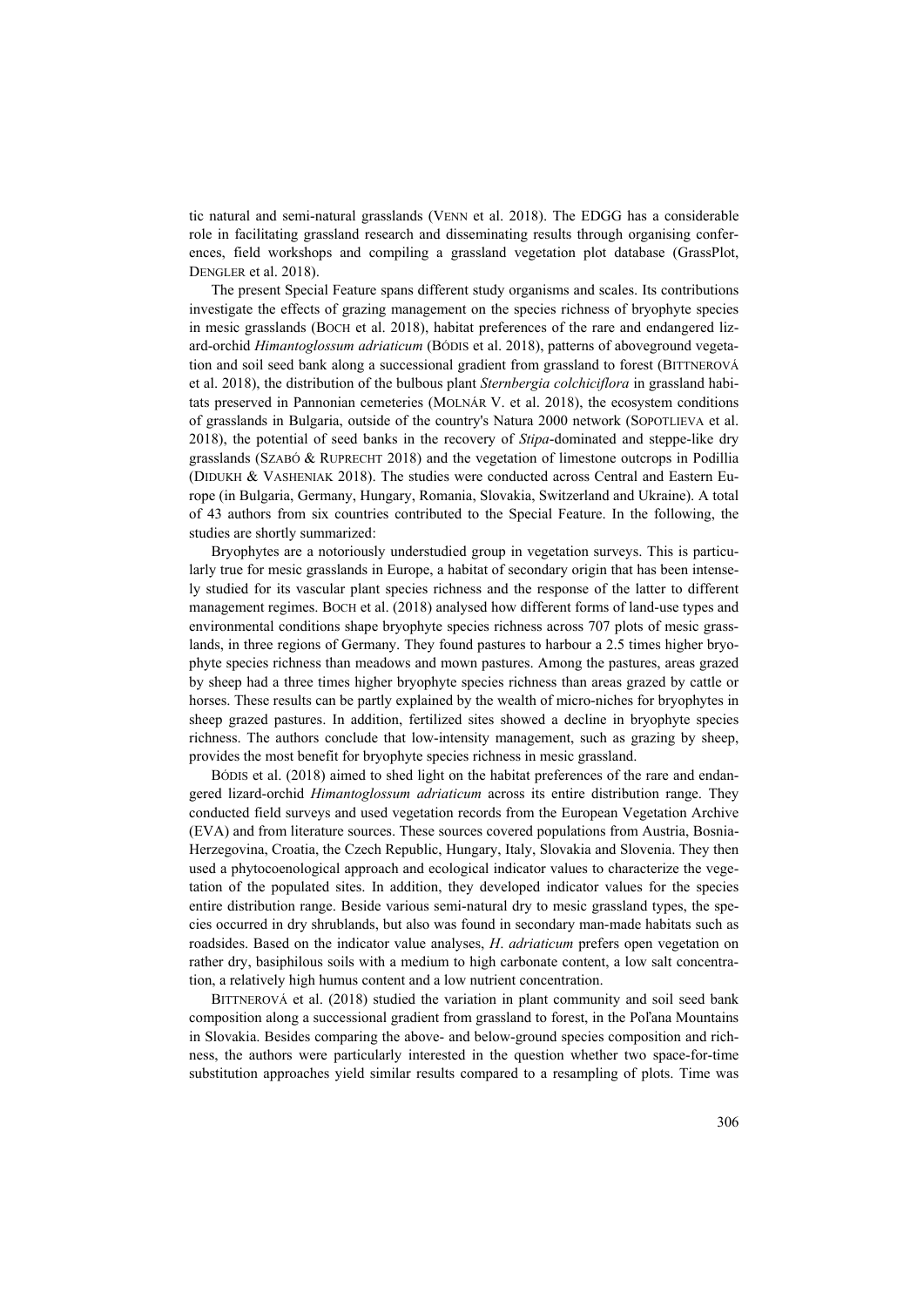substituted either by the distance of plots along a Norway spruce colonisation gradient (i.e., successional stages) or by soil depth, where a deeper soil layer represents an earlier successional stage than an upper soil layer. They found a decrease of seed density in all studied approaches. The composition of the soil seed bank was only weakly related to the aboveground vegetation with increasing dissimilarity along the successional gradient, which was confirmed by both the distance-for-time substitution and the re-sampling approach. This implies that the species turnover can be predicted using the distance-for-time substitution approach. However, the differences in species richness of the soil seed bank found with the resampling approach were not confirmed with the space-for-time substitution approaches, indicating their limitations in predicting the temporal development of the seed bank during succession compared to the resampling of plots. They further highlighted the restricted potential of using the soil seedbank for grassland restoration (see also SZABÓ & RUPRECHT 2018), because of the generally small numbers of species and the strong temporal decrease of seed densities in the seed bank.

MOLNÁR V. et al. (2018) studied the distribution of the red listed *Sternbergia colchiciflora* in grassland habitats preserved in Pannonian cemeteries. They also investigated the effect of different management regimes (mown and not mown) on the seed production of the species. In their systematic botanical survey of 154 localities they explored 27 new populations and confirmed three formerly known occurrences of the species. The rarity of the species was linked to the huge loss of dry grasslands during the past century (SENGL et al. 2016). The performed results underline that the so called 'sacred sites', such as cemeteries, church yards, shrines and ancient burial mounds have a considerable conservational potential and act as refuge for grassland species, even in highly transformed landscapes (FRASCAROLI et al. 2015, DEÁK et al. 2016, 2018). They found that mowing had no effect on the seed production of *S*. *colchiciflora* because of the peculiar phenology and small stature of the species. The species can avoid the direct effects of mowing, as the plant has above ground organs between September and May, in that period mowing is not typical. Furthermore, due to the small stature of the species occasional mowing events generally do not affect the flowers and fruit which are only 3–10 cm from the ground surface. The nonsignificant effects of mowing on the seed production suggests that even the leaf tips are often cut by mowing machinery, it does not affect the general fitness of the individuals.

Semi-natural grasslands in Europe have been extensively studied in terms of the biodiversity and their importance as habitat for endangered species (GREGOR et al. 2016, KUZMANOVIĆ et al. 2016, SZABÓ et al. 2017, DENGLER et al. 2018). However, their ecosystem conditions have rarely been assessed, especially at the national scale. Sopotlieva and colleagues evaluated the ecosystem conditions of grassland across Bulgaria by focusing on the less-well explored areas outside of the country's Natura 2000 network (SOPOTLIEVA et al. 2018). They mapped individual polygons for five different grassland habitat types (dry, mesic, wet and seasonally wet, alpine and subalpine grasslands, inland salt steppes) and linked them to existing vegetation plot data and other sources (e.g., GIS database on red list plants). Overall, their results show that the majority of Bulgarian grasslands outside of the Natura 2000 network are in a very good to good condition and can thus provide important ecosystem services. However, the authors found some notable exceptions. For instance, grasslands in close proximity to agricultural areas or to settlements with high human population density were found to be in a bad and very bad condition with respects to plant species richness. Furthermore, half of the dry grasslands polygons were in a bad condition with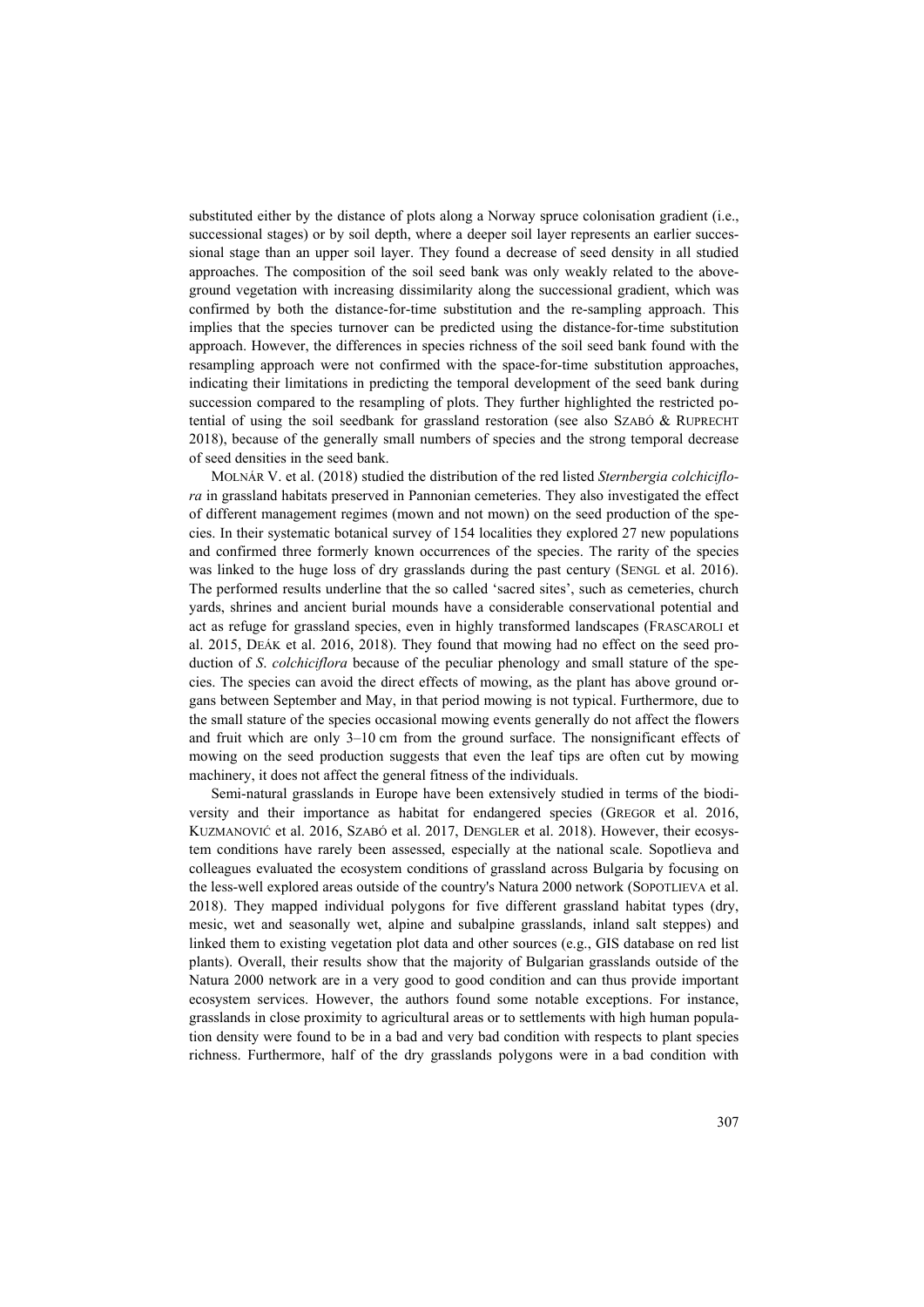respect to invasive alien species. The authors suggest that land managers consider the assessed ecosystem conditions when managing individual grassland polygons.

SZABÓ & RUPRECHT (2018) analysed the seed bank and aboveground vegetation in a 40 year-old black pine plantation, which was established on a former dry grassland in Transylvania. Even though *Stipa*-dominated steppe-like dry grasslands represent a great nature conservation priority in the whole European Union, many of their stands had been overplanted by pine or black locust to hinder landslides on the steep slopes and produce timber (see also DITTRICH et al. 2016). The study reported that seed density in the soil seed bank of the pine plantation was higher than that of the intact grassland. Even though the seed bank of the plantation was species poor, it still contained a considerable amount of the target species, which likely originated from the seed rain received from the neighbouring intact grassland patches. They also found strong populations of grassland species in the understory of the plantation. This, together with propagules of grassland species in the seed bank, can be a promising resource for the successful spontaneous regeneration of such sites after the trees are removed (KISS et al. 2016, PRUCHNIEWICZ et al. 2016). Due to the presence of ruderal species in the seed bank of the plantations, active management measures might be needed during the restoration process to avoid weed encroachment and enhance the transport of the propagules of zoochorous grassland species (SCHULZE et al. 2014, STORM et al. 2016).

Finally, DIDUKH & VASHENIAK (2018) studied vegetation of limestone outcrops in Podillia (Ukraine). Since the beginning of the  $20<sup>th</sup>$  century, the classification of Podillian xerophytic herbaceous vegetation has attracted great interest. Until about 1990, in the area, the classification was based on dominant principles, since then, it is increasingly based on floristic-ecological criteria. In this time, the Podillian endemic alliance *Galio campanulatae*-*Poion versicoloris* has been described with several associations (KUKOVITSA et al. 1992) but in the following there was intensive discussion about the existence and position of the regarding units (KUZEMKO 2009, DIDUKH & VASHENYAK 2012, KUZEMKO et al. 2014). However, recent large-scale classification (e.g., WILLNER et al. 2016) requires revision of the position of several lower syntaxa from the *Brachypodietalia*, *Stipo pulcherrimae*-*Festucetalia* and *Alysso*-*Sedetalia* in Podillia. In this article, authors tried to clarify the boundaries between the orders and the syntaxonomic position of the concerning associations, especially for the Podillian endemic alliance *Galio*-*Poion versicoloris* by using new high quality data containing also cryptograms.

## **Acknowledgements**

We are grateful to the Authors of papers involved in the current Special Feature for contributing valuable articles and to our Reviewers for improving the manuscripts. We are thankful for the Editor-in-Chief of the Tuexenia Thilo Heinken for supporting this and previous Special Features. Balázs Deák was supported by OTKA PD 115629 and the Bolyai János Fellowship of the Hungarian Academy of Sciences.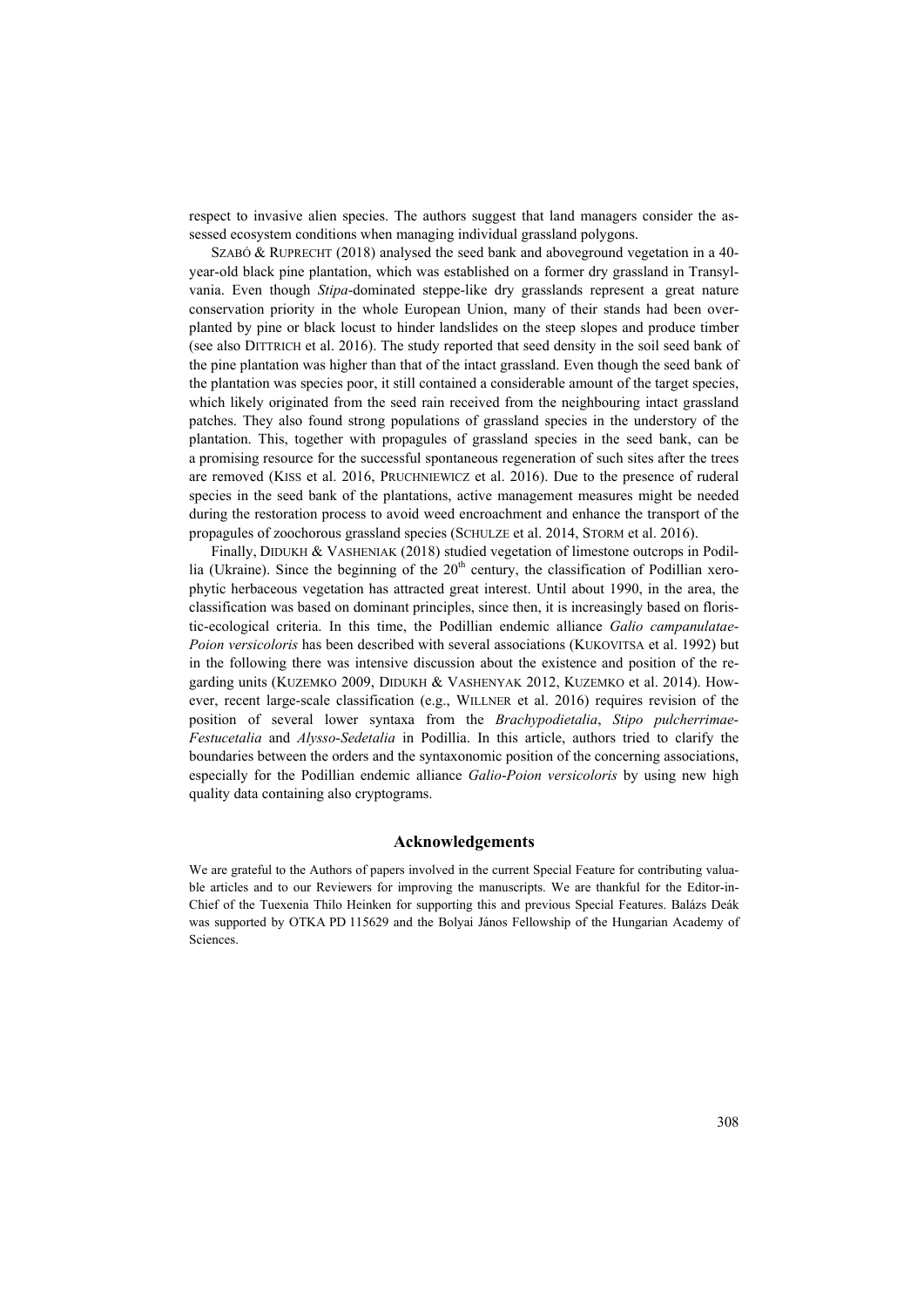#### **References**

- BECKER, T., CSECSERITS, A., DEÁK, B., JANIŠOVÁ, M., SUTCLIFFE, L. & WAGNER, V. (2016): Different approaches in grassland analysis – Editorial to the  $11<sup>th</sup>$  EDGG Grassland Special Feature. Tuexenia 36: 287–291.
- BITTNEROVÁ, S., UJHÁZY, K., HEGEDÜŠOVÁ, K., ŠKODOVÁ, I., UJHÁZYOVÁ, M. & JANIŠOVÁ, M. (2018): Soil seed bank and above-ground vegetation changes during grassland succession: Is spacefor-time substitution an alternative to re-sampling? – Tuexenia 38: 347–370.
- BOCH, S., MÜLLER, J., PRATI, D. & FISCHER, M. (2018): Low-intensity management promotes bryophyte diversity in grasslands. – Tuexenia 38: 311–328.
- BÓDIS, B., BIRÓ, É., NAGY, T., TAKÁCS, A., MOLNÁR, V. A. & LUKÁCS, B. A. (2018): Habitat preferences of the rare lizard-orchid *Himantoglossum adriaticum* H. Baumann. – Tuexenia 38: 329–345.
- DEÁK, B., VALKÓ, O., TÖRÖK, P., KELEMEN, A., BEDE, Á., CSATHÓ, A. I. & TÓTHMÉRÉSZ, B. (2018): Landscape and habitat and filters jointly drive richness and abundance of grassland specialist plants in terrestrial habitat islands. – Landsc. Ecol. doi: 10.1007/s10980-018-0660-x.
- DEÁK, B., VALKÓ, O., TÖRÖK, P. & TÓTHMÉRÉSZ, B. (2016): Factors threatening grassland specialist plants – A multi-proxy study on the vegetation of isolated grasslands. – Biol. Conserv. 204: 255–262.
- DEÁK, B., WAGNER, V., CSECSERITS, A. & BECKER, T. (2017): Vegetation and conservation of Central-European grasslands – Editorial to the 12th EDGG Special Feature. – Tuexenia 37: 375–378.
- DENGLER, J., WAGNER, V., DEMBICZ, I. et al. (2018): GrassPlot a database of multi-scale plant diversity in Palaearctic grasslands. – Phytocoenologia 48: doi: 10.1127/phyto/2018/0267.
- DIDUKH, Y.P. & VASHENIAK, Y.A. (2012): Stepova roslynnist Tsentralnogo Podillia (Steppe vegetation of Central Podillia) [in Ukrainian, with English summary]. – Ukr. Bot. J. 69: 789–817.
- DIDUKH, Y.P. & VASHENIAK, Y.A. (2018): Vegetation of limestone outcrops in Western and Central Podillia (Ukraine). – Tuexenia 38: 419–444.
- DITTRICH, S., SCHMIEDEL, D., LAUPICHLER, B., WAGNER, F. & VON OHEIMB, G. (2016): Impact of forest fires on the long-term dynamics of near-natural Scots pine forests (*Leucobryo-Pinetum*) in Saxon Switzerland National Park (Saxony, Germany). – Tuexenia 36: 23–36.
- FRASCAROLI, F., BHAGWAT, S., GUARINO, R., CHIARUCCI, A. & SCHMID, B. (2015): Shrines in Central Italy conserve plant diversity and large trees. – Ambio 45: 468–479.
- GREGOR, T., DRESSLER, S., NIERBAUER, K. U. & ZIZKA, G. (2016): Loss of plant species diversity in a rural German region – assessment on basis of a historical herbarium. – Tuexenia 36: 191–204
- KISS, R., VALKÓ, O., TÓTHMÉRÉSZ, B. & TÖRÖK, P. (2016): Seed bank research in Central-European grasslands – An overview. – In: MURPHY, J. (Ed.): Seed Banks: Types, Roles and Research: 1–34. Nova Science Publishers, New York.
- KUKOVITSIA, H.S., MOVCHAN, Y.I., SOLOMAKHA, V.A. & SHELYAG-SOSONKO, Y.R. (1992): Novyi syntakson *Poetum versicoloris* ass. nova stepiv Zakhidnoho Podillya [in Ukrainian, with English summary]. – Ukr. Bot. J. 49: 27–30.
- KUZEMKO, A.A. (2009): Dry grasslands on sandy soils in the forest and forest-steppe zones of the plains part of Ukraine: present state of syntaxonomy. – Tuexenia 29: 369–390.
- KUZEMKO, A.A., BECKER, T., DIDUKH, Y.P. et al. (2014): Dry grassland vegetation of Central Podolia (Ukraine) – a preliminary overview on syntaxonomy, ecology and biodiversity. – Tuexenia 34: 391–430.
- KUZMANOVIĆ, N., KABAŠ, E., JOVANOVIĆ, S., VUKOJIČIĆ, S., AĆIĆ, S., SURINA, B. & LAKUŠIĆ, D. (2016): Syntaxonomy and nomenclatural adjustments of steppe-like vegetation on shallow ultramafic soils in the Balkans included in the order *Halacsyetalia sendtneri*. – Tuexenia 36: 293–320.
- MOLNÁR, V., A., MÉSZÁROS, A., CSATHÓ, A.I., BALOGH, G., TAKÁCS, A., LÖKI, V., LOVAS-KISS, A., TÖKÖLYI, J., SOMLYAY, L. & BAUER, N. (2018): Distribution and seed production of the rare, dry grassland specialist *Sternbergia colchiciflora* (*Amaryllidaceae*) in Pannonian cemeteries. – Tuexenia 38: 371–384.
- PRUCHNIEWICZ, D., DONATH, T.W., OTTE, A., ŻOŁNIERZ, L. & ECKSTEIN, R.L. (2016): Effect of expansive species on seed rain and soil seed bank of mountain mesic meadows. – Tuexenia 36: 81–96.
- SCHULZE, K.A., BUCHWALD, R. & HEINKEN, T. (2014): Epizoochory via the hooves the European bison (*Bison bonasus* L.) as a dispersal agent of seeds in an open-forest-mosaic. – Tuexenia 34: 131–143.